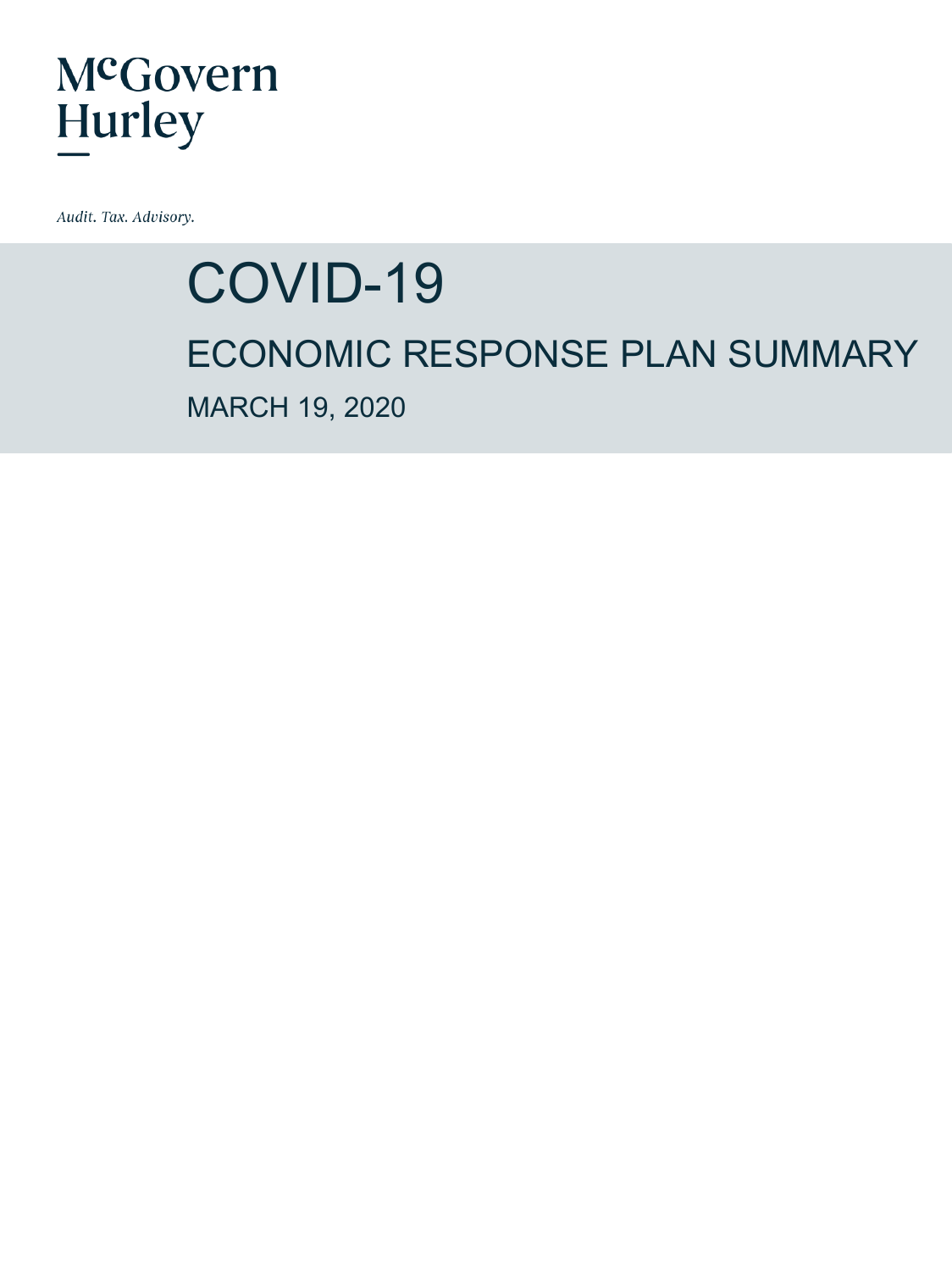# McGovern<br>Hurley

### **CONTENTS**

| 1.           |                                                            |  |  |
|--------------|------------------------------------------------------------|--|--|
| 2.           |                                                            |  |  |
|              |                                                            |  |  |
| 3.           | DIRECT SUPPORT FOR CANADIANS AND BUSINESSES \$27 BILLION 4 |  |  |
|              |                                                            |  |  |
|              |                                                            |  |  |
|              |                                                            |  |  |
|              |                                                            |  |  |
|              |                                                            |  |  |
|              |                                                            |  |  |
|              |                                                            |  |  |
|              |                                                            |  |  |
|              |                                                            |  |  |
|              |                                                            |  |  |
|              |                                                            |  |  |
|              |                                                            |  |  |
| $\mathbf{4}$ |                                                            |  |  |
|              |                                                            |  |  |
|              |                                                            |  |  |
|              |                                                            |  |  |
|              |                                                            |  |  |
| 6.           |                                                            |  |  |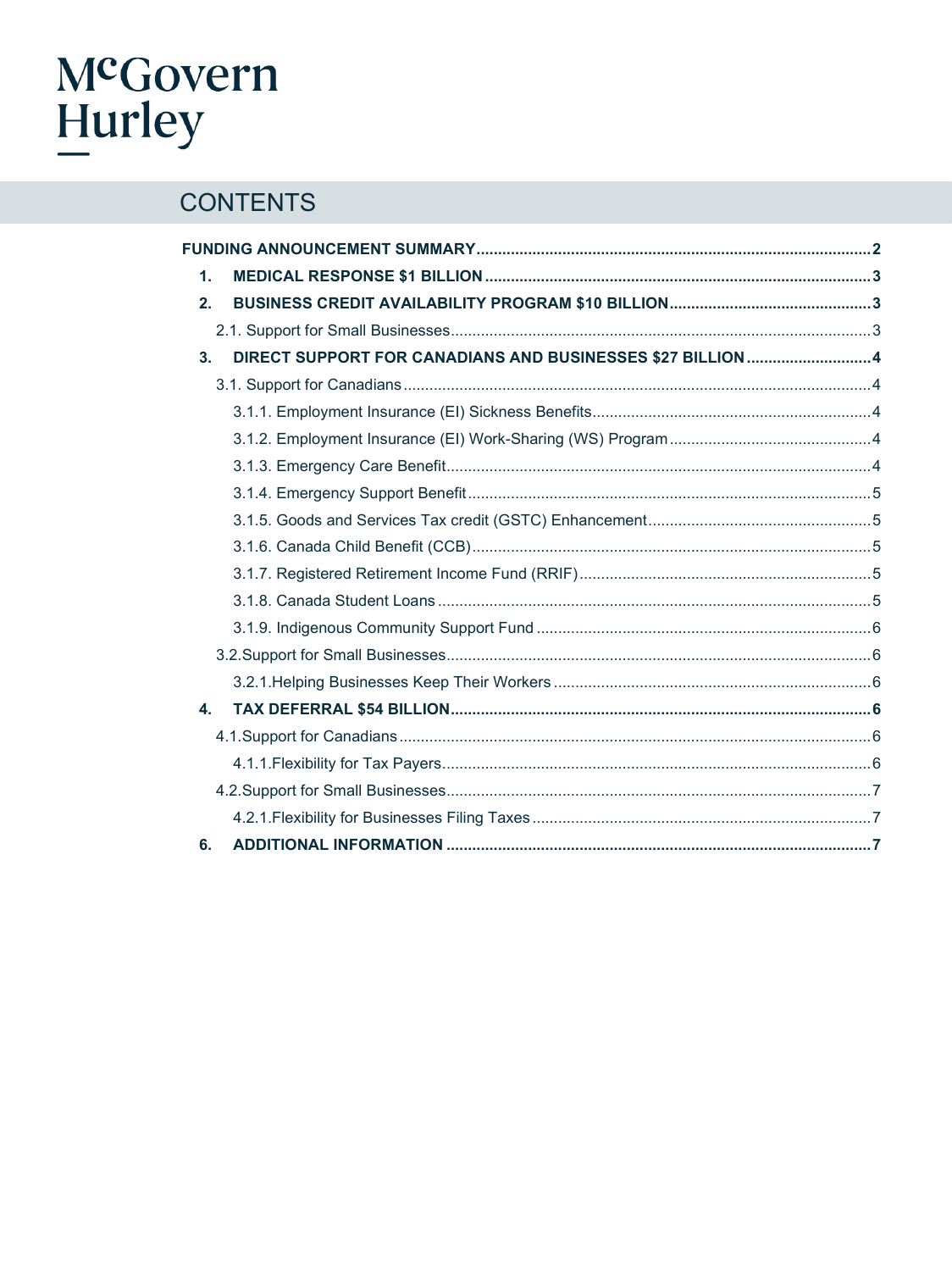### FUNDING ANNOUNCEMENT SUMMARY

### COVID 19 Funding (\$ Billion)



| <b>Amount</b><br><b>Allocated</b><br>(\$ Billion) | <b>Funding Purpose</b>                      | <b>Announcement</b><br><b>Date</b> |
|---------------------------------------------------|---------------------------------------------|------------------------------------|
|                                                   | <b>Medical Response</b>                     | March 11, 2020                     |
| 10                                                | <b>Business Credit</b>                      | March 13, 2020                     |
| 27                                                | Direct Support for Canadians and Businesses | March 18, 2020                     |
| 54                                                | <b>Tax Deferral</b>                         | March 18, 2020                     |
| 92                                                | <b>TOTAL</b>                                |                                    |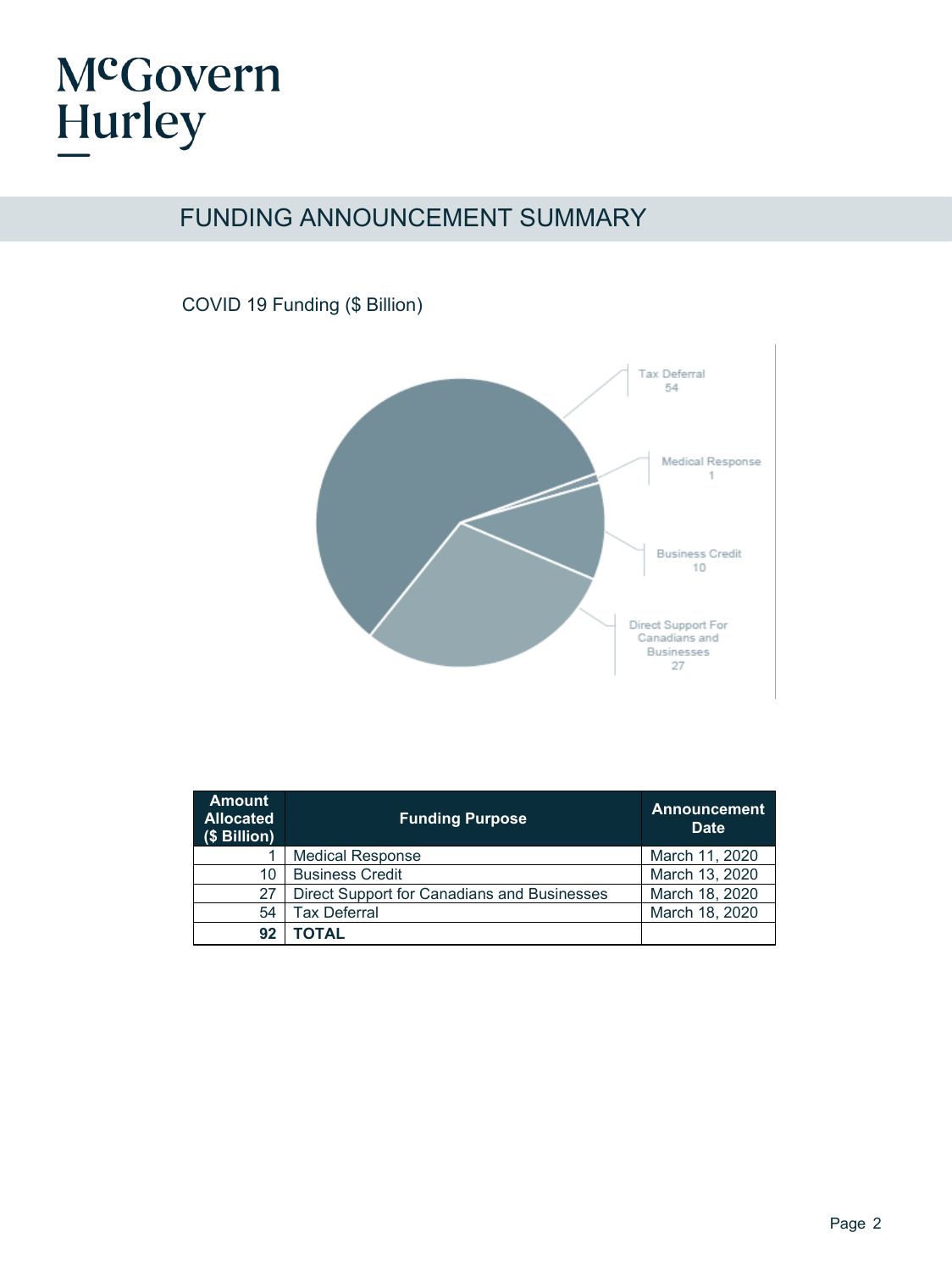### 1. MEDICAL RESPONSE \$1 BILLION

Beginning on March 11, Prime Minister Justin Trudeau announced **\$1 Billion** of funding to fight the COVID-19 pandemic. This funding was targeted at the health sector and was broken down as follows:

- **\$500M to support critical health care system need**s
- **\$275M for vaccine developmen**t
- **\$100M for enhanced testin**g
- **\$50M** for communication efforts
- **\$50M to assist other countrie**s
- **\$50M for personal protection equipmen**t

### 2. BUSINESS CREDIT AVAILABILITY PROGRAM \$10 BILLION

#### <span id="page-3-0"></span>2.1. Support for Small Businesses

On March 13, Federal Finance Minister Bill Morneau announced that **\$10 Billion** would be available through the Business Credit Availability Program and to be administered through the Business Development Bank of Canada ("BDC") and Export Development Canada ("EDC")

The BDC is offering "Support for entrepreneurs impacted by the Coronavirus COVID-19" using the following three programs:

#### **Small Business Loan [\(Link\)](https://www.bdc.ca/en/financing/pages/small-business-loans.aspx?nurturingid=gf-c&searchterm=bdc%20small%20business%20loan&egs=google-ads&egc=Search_BDC_EN_exact&egag=BDC_smb_loans_exact&gclid=CjwKCAjwsMzzBRACEiwAx4lLG9n0FjOph-j4x4Hehs9JJx7Ba8q-Lzo31wEBuUpo6wvHQMpme18jxBoC2rMQAvD_BwE)**

- Loans of **up to \$100,000** to buy equipment, software or for other business expenses
- Capital payment can be postponed for the first 6 months and repaid over five years

#### **Working Capital Loan [\(Link\)](https://www.bdc.ca/en/financing/business-loans/working-capital-financing/pages/working-capital-loan.aspx?nurturingid=gf-c&searchterm=working%20capital%20loan&egs=google-ads&egc=sea_adw_gen_all-device_ca_en_lead_smb-fin_exact&egag=working-capital&gclid=CjwKCAjwsMzzBRACEiwAx4lLG-i66cBmW1cYX8RxNCgCnqwHL3MrlRCBDqTBaFamNP7zVWx8e3lWThoCs7wQAvD_BwE)**

- Loans of more than \$100,000 for working capital, increase inventory to meet demand, taking advantage of discounts offered by suppliers, and supplement a line of credit
- Payments can be matched to cash flow patterns
- Personal assets will not be taken as collateral for the loan

#### **Purchase Order Financing** [\(Link\)](https://www.bdc.ca/en/financing/business-loans/pages/purchase-order-financing.aspx?nurturingid=gf-c&searchterm=purchase%20order%20financing&egs=google-ads&egc=sea_adw_gen_all-device_ca_en_lead_smb-fin_exact_ON&egag=purchase-order_financing&gclid=CjwKCAjwsMzzBRACEiwAx4lLG0QObqJBYWrzhijo_kOl_H0cNYcYq6CHXSloI2KcLrueL3ulHMzUzhoCyCcQAvD_BwE)

- Cover up to 90% of the PO amount associated with larger sales, maintain line of credit or grow your business
- Shorter terms than Working Capital Loan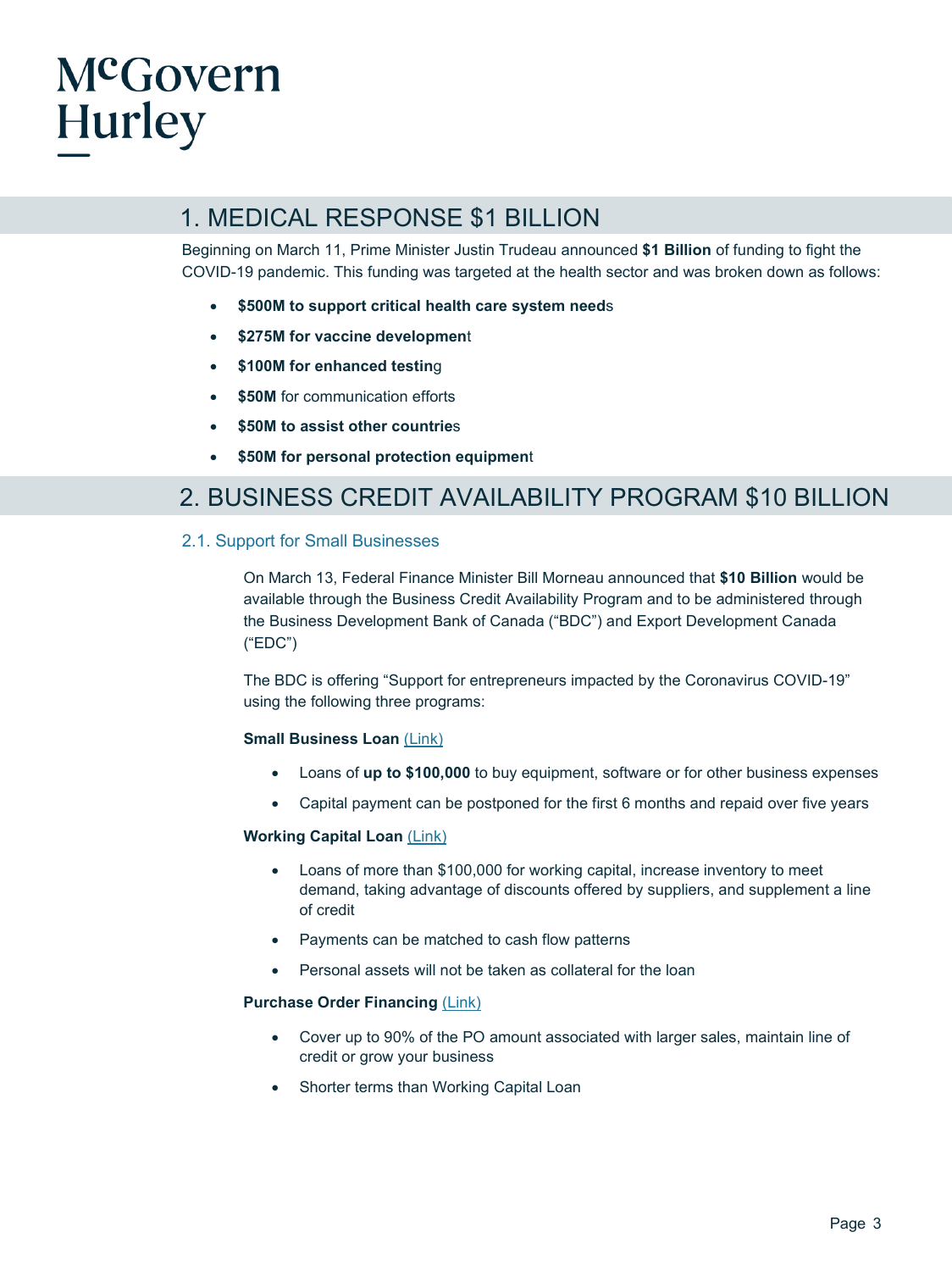### 3. DIRECT SUPPORT FOR CANADIANS AND BUSINESSES \$27 BILLION

On March 18, Prime Minister Justin Trudeau announced additional measures in the amount of **\$27 Billion** of direct funding targeted to support individuals and small businesses.

#### <span id="page-4-0"></span>3.1. Support for Canadians

#### <span id="page-4-1"></span>**3.1.1. Employment Insurance (EI) Sickness Benefits**

For Canadians who do not have access to paid sick leave, are sick, quarantined or are forced to stay home to care for individuals, the Government is waving the one-week waiting period for those individuals in imposed quarantine that claim Employment Insurance (EI) sickness benefits. Further, the requirement to provide a medical certificate to access EI sickness benefits is also waived. This temporary measure has come into effect March 15, 2020.

Applications can be submitted anytime on-line.

#### <span id="page-4-2"></span>**3.1.2. Employment Insurance (EI) Work-Sharing (WS) Program**

Workers who agree to reduce their normal working hours as a result of developments beyond the control of their employers can receive EI benefits **for an extended period of up to 76 weeks** due to the downturn in business as a result of COVID-19.

Prior to applying, employers must review the [Application Guide](https://www.canada.ca/content/dam/canada/employment-social-development/migration/documents/assets/portfolio/docs/en/work_sharing/Work_sharing_applicant_guide.pdf) and provide their Employees with a copy of the [Employee Annex.](https://www.canada.ca/content/dam/esdc-edsc/documents/services/work-sharing/ws_employee_annex_E_final.pdf) Completed applications must be submitted using the following means:

- Atlantic Provinces -FAX: 1-902-566-7697
- Quebec EMAIL: [QC-DPMTDS-LMSDPB-TP-WS-GD@servicecanada.gc.ca](mailto:QC-DPMTDS-LMSDPB-TP-WS-GD@servicecanada.gc.ca)
- Ontario FAX: 1-866-720-6094
- Western Canada and Territories: FAX 1-604-666-8920

#### <span id="page-4-3"></span>**3.1.3. Emergency Care Benefit**

Administered by the Canada Revenue Agency (CRA) the new Emergency Care Benefit (ECB) will provide a flat-payment of up to **\$900 bi-weekly, for up to 15 weeks** to:

- workers, including the self-employed, who are quarantined, sick with COVID-19, and workers taking care of a family member who is sick with COVID-19, but do not qualify for EI from the Government;
- parents with children who require care or supervision due to school closures that are unable to earn employment income.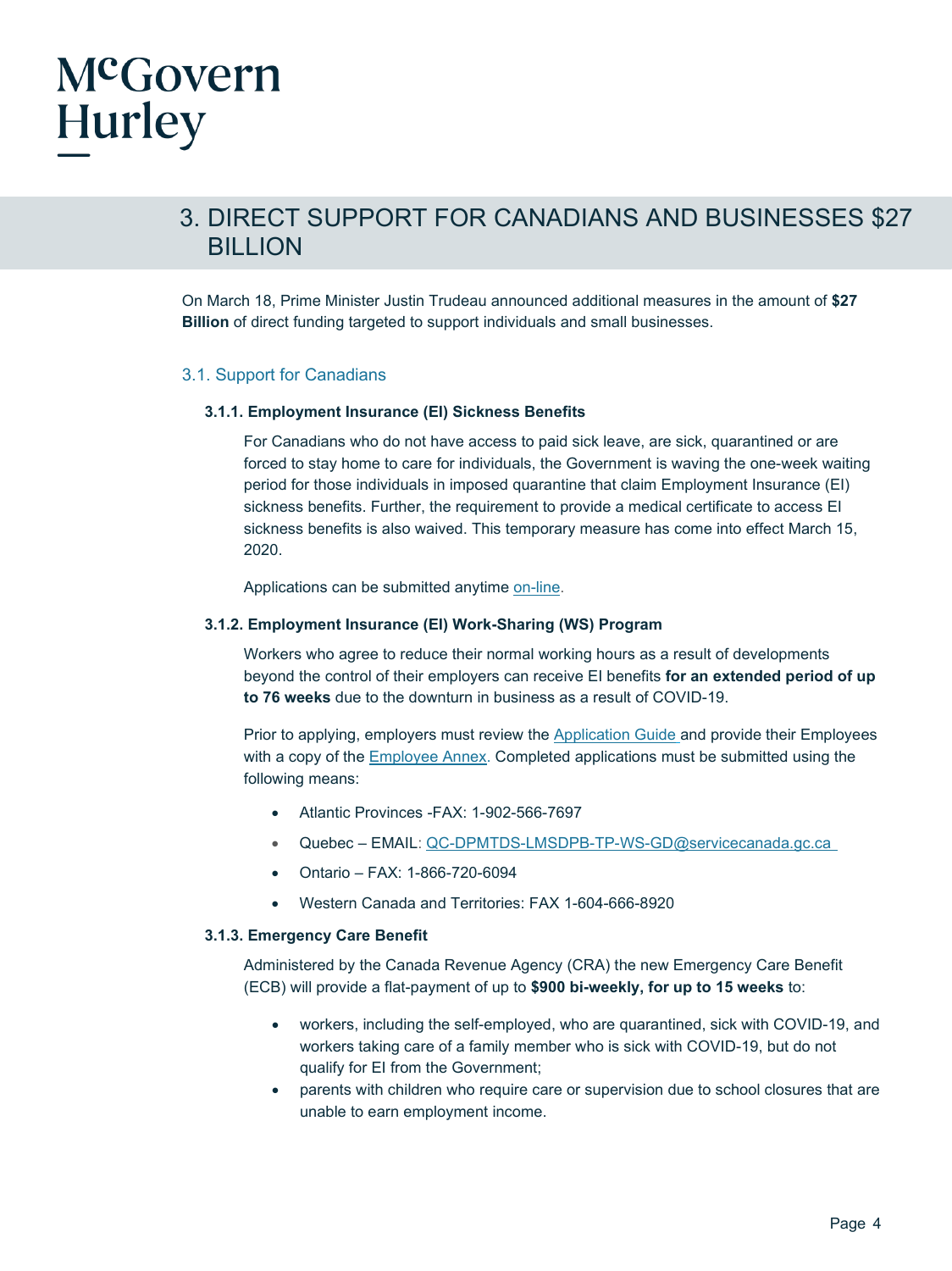Application for the Benefit will be available in April 2020, and will require Canadians to attest that they meet the eligibility requirements. They will need to re-attest every two weeks to reconfirm their eligibility. Canadians will select one of three channels to apply for the Benefit:

- 1. by accessing it on their [CRA MyAccount](https://www.canada.ca/en/revenue-agency/services/e-services/e-services-individuals/account-individuals.html) secure portal;
- 2. by accessing it from their secure [My Service Canada Account;](https://www.canada.ca/en/employment-social-development/services/my-account.html) or
- 3. by calling a toll free number equipped with an automated application process.

#### <span id="page-5-0"></span>**3.1.4. Emergency Support Benefit**

In the event that a worker is not eligible to receive EI and is also facing unemployment or reduced hours as a result of the impact of Covid-19, the Government is introducing an Emergency Support Benefit delivered through the CRA. The emergency support benefit will offer payments of undisclosed amounts to unemployed workers who are not eligible for EI in April, at a date to be determined. Canadians will be able to apply for the benefit through [CRA MyAccount o](https://www.canada.ca/en/revenue-agency/services/e-services/e-services-individuals/account-individuals.html)r My Service Canada Account or by calling a toll-free number that has not yet been made public.

#### <span id="page-5-1"></span>**3.1.5. Goods and Services Tax credit (GSTC) Enhancement**

The Government is proposing to provide a one-time special payment through the Goods and Services Tax credit (GSTC) by early **May 2020** to the 12 million low and modest income families who may require additional help with their finances. This measure will inject \$5.5 Billion into the economy by offering close **to \$400 for single individuals** and close to **\$600 for couples** 

#### <span id="page-5-2"></span>**3.1.6. Canada Child Benefit (CCB)**

For families with children who may also require additional support, the Government is proposing to increase the maximum annual Canada Child Benefit (CCB) payment amounts for the 2019-20 benefit year by \$300 per child. The overall increase based on current recipients will on average be \$550 per family in increased CCB. The incremental funding will be made in **May**. This measure will deliver almost \$2 Billion in extra support.

#### <span id="page-5-3"></span>**3.1.7. Registered Retirement Income Fund (RRIF)**

In recognition of volatile market conditions and their impact on many seniors' retirement savings, the Government is reducing the required minimum withdrawals from Registered Retirement Income Funds (RRIFs) by 25% for 2020.

#### <span id="page-5-4"></span>**3.1.8. Canada Student Loans**

For all individuals who are currently in the process of repaying Canada Student Loans, the government is placing a six-month interest-free moratorium on the repayment of the loan. These measures will become effective **March 30**.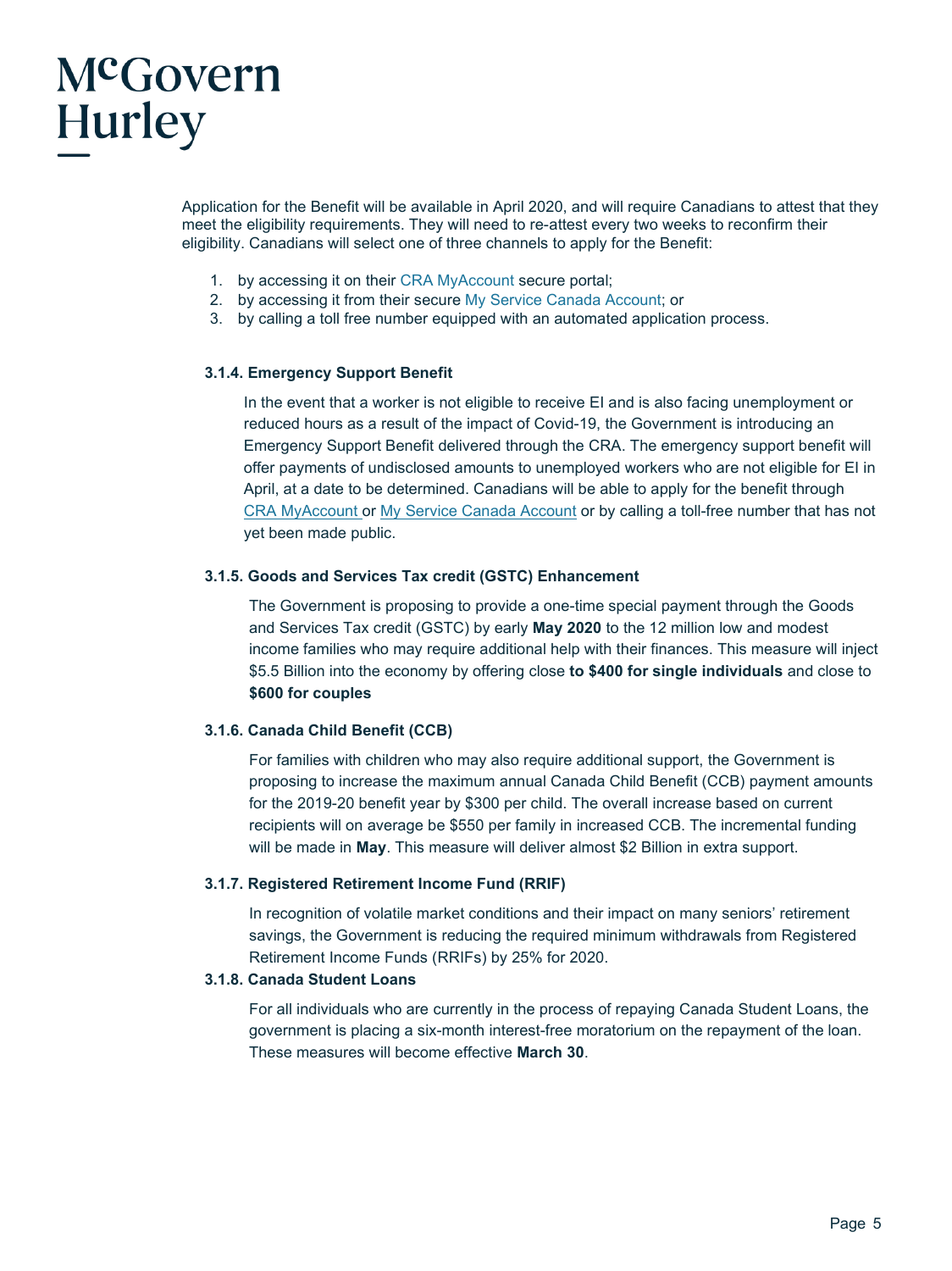#### <span id="page-6-0"></span>**3.1.9. Indigenous Community Support Fund**

The Government is providing \$305M for a new distinctions-based Indigenous Community Support Fund to address immediate needs in First Nations, Inuit, and Métis Nation communities. Decisions on how this funding will be delivered are still being made.

#### <span id="page-6-1"></span>3.2.Support for Small Businesses

#### <span id="page-6-2"></span>**3.2.1.Helping Businesses Keep Their Workers**

To support businesses that are facing revenue losses and to help prevent lay-offs, the government is proposing to provide eligible small employers a temporary wage subsidy for a period of three months. This subsidy will be equal to **10% of remuneration paid** during that period, up to a **maximum subsidy of \$1,375 per employee** and \$**25,000 per employer**.

Businesses will be able to benefit immediately from this support by reducing their remittances of income tax withheld on their employees' remuneration.

Only a CCPC, charity and NPO is eligible for this support.

- CCPC, with less than \$15million taxable capital on an associated basis can claim it.
- Associated CCPCs will not be required to share the maximum subsidy of \$25,000 per employer.
- Subsidy is received by a reduction in the remittances made to the CRA. Employee withholdings does not change.
- Remittance period that includes remuneration paid between March 18, 2020, and June 20, 2020.
- Subsidy is considered taxable income.to the corporation

[https://www.canada.ca/en/revenue-agency/campaigns/covid-19-update/frequently-asked](https://www.canada.ca/en/revenue-agency/campaigns/covid-19-update/frequently-asked-questions-wage-subsidy-small-businesses.html)[questions-wage-subsidy-small-businesses.html](https://www.canada.ca/en/revenue-agency/campaigns/covid-19-update/frequently-asked-questions-wage-subsidy-small-businesses.html)

### 4. TAX DEFERRAL \$54 BILLION

On March 18, Prime Minister Justin Trudeau announced measures in the amount of **\$54 Billion** to allow for tax payment deferrals for both individual tax payers, and small businesses.

#### <span id="page-6-3"></span>4.1.Support for Canadians

#### <span id="page-6-4"></span>**4.1.1.Flexibility for Tax Payers**

For individuals, the return filing due date will be **deferred until June 1, 2020**. However, individuals who expect to receive benefits under the GSTC or the Canada Child Benefit are encouraged to not delay the filing of their return to ensure their entitlements for the 2020-21 benefit year are properly determined. For trusts having a taxation year ending on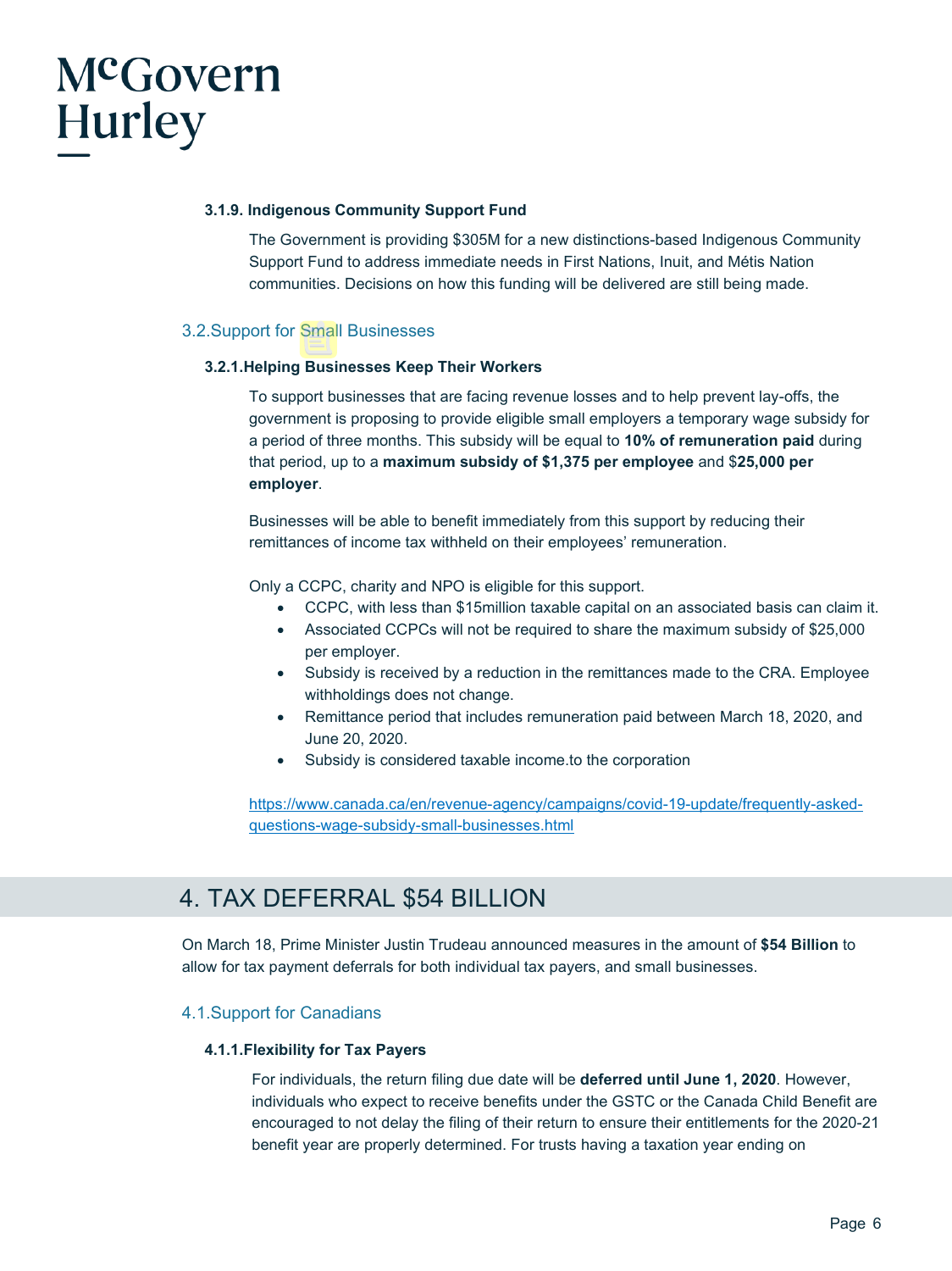

December 31, 2019, the return filing due date will be deferred until May 1, 2020.

The Canada Revenue Agency will allow all taxpayers to defer, until **after September 1, 2020**, the **payment of any income tax amounts** that become owing on or after March 18, 2020 and before September 2, 2020. This relief would apply to tax balances due, as well as instalments, under Part I of the Income Tax Act. No interest or penalties will accumulate on these amounts during this period.

#### <span id="page-7-0"></span>4.2.Support for Small Businesses

#### <span id="page-7-1"></span>**4.2.1.Flexibility for Businesses Filing Taxes**

The Canada Revenue Agency will allow all businesses to **defer, until after September 1, 2020**, the payment of any income tax amounts that become owing on or after March 18 2020 and before September 2, 2020. This relief would apply to tax balances due, as well as instalments, under Part I of the Income Tax Act. No interest or penalties will accumulate on these amounts during this period.

### 6. ADDITIONAL INFORMATION

The following links provide general resources and information for Canada and Alberta as it relates to health, employer / employee support, and news:

#### **Toolkits:**

- RSM Canada: Coronavirus Resource Centre (Our affiliated Network)
- Government of Canada: Economic Response Plan
- Canadian Chamber of Commerce: Pandemic preparedness for business
- Canadian Manufacturers and Exporters (CME): COVID-19 resources
- Government of Alberta: COVID-19 general information and updates
- Government of Ontario: COVID-19 general information and updates
- Government of Canada: COVID-19 general information and updates

#### **Government Procurement Opportunities:**

• [Public Works and Government Services Canada: Help Canada combat COVID-19](https://buyandsell.gc.ca/forms/help-canada-combat-covid-19-submission-form)  [submission form](https://buyandsell.gc.ca/forms/help-canada-combat-covid-19-submission-form)